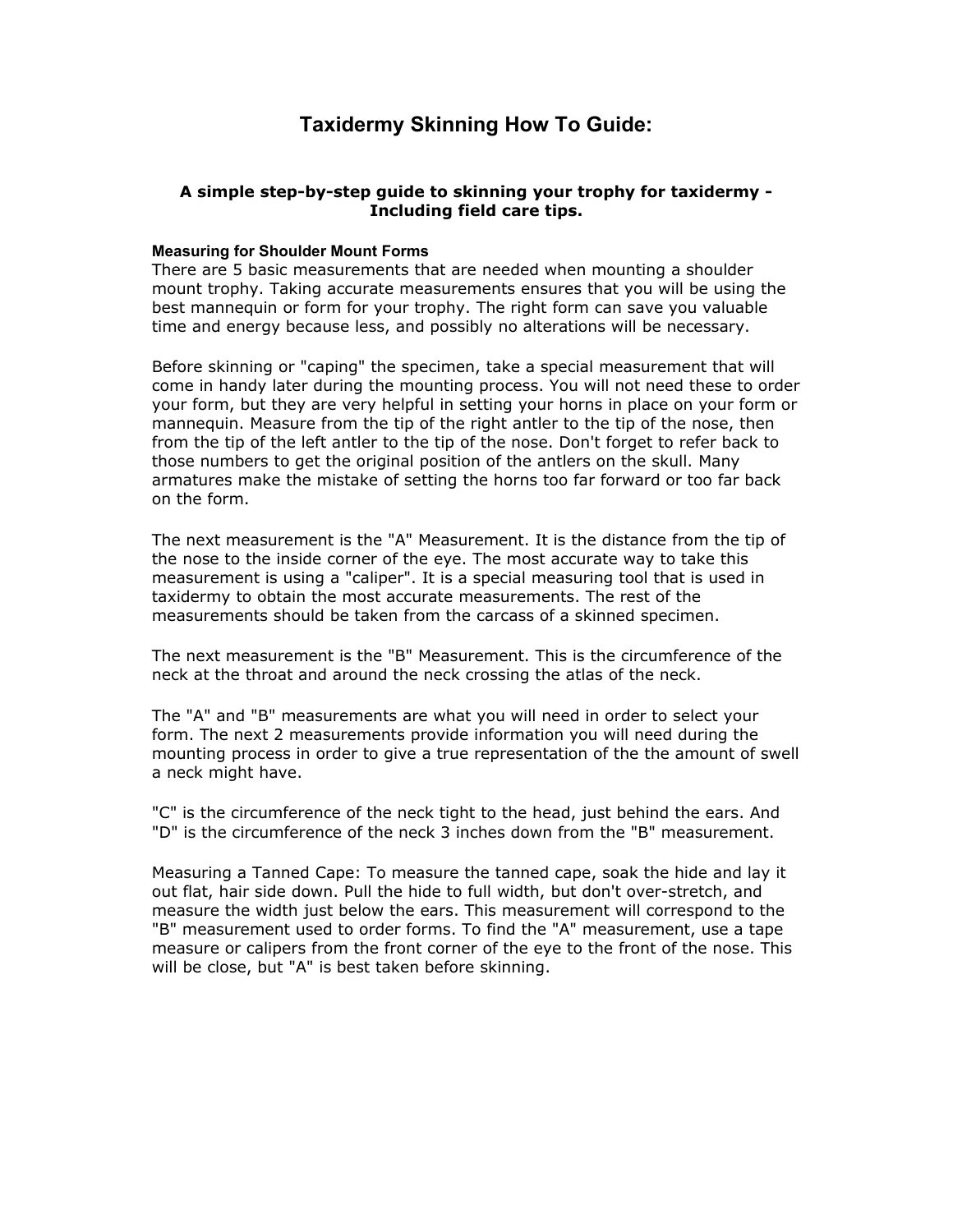### **Skinning Your Mount for Taxidermy - Field Dressing**

With the deer on its back, make a shallow cut through the skin just below the breastbone. Make sure that you start your cut well away from the brisket, allowing plenty of uncut skin for your shoulder mount. Insert two fingers of the free hand, cradling the blade, to hold the skin up and away from the entrails.





Cut straight down the belly and around the genitals, separating but not severing them from the abdominal wall. Slit the belly skin all the way to the pelvic bone.

Cut deeply around the rectum, being careful not to cut off or puncture the intestine. Pull to make sure the rectum is separated from tissue connecting it to the pelvic canal. Pull the rectum out and tie string tightly around it to prevent droppings from touching the meat. Lift the animal's back quarter a bit, reach into the front of the pelvic canal, and pull the intestine and connected rectum into the stomach area.

If you want to make a full shoulder mount, do not cut open the chest cavity. Cut the diaphragm away from the ribs all the way to the backbone area. Reach into the forward chest cavity, find the esophagus and wind pipe, cut them off as far up as possible and pull them down through the chest.



Roll the deer onto its side, grab the esophagus with one hand and the rectum/intestine with the other. Pull hard. The deer's internal organs will come out in one big package with a minimum of mess.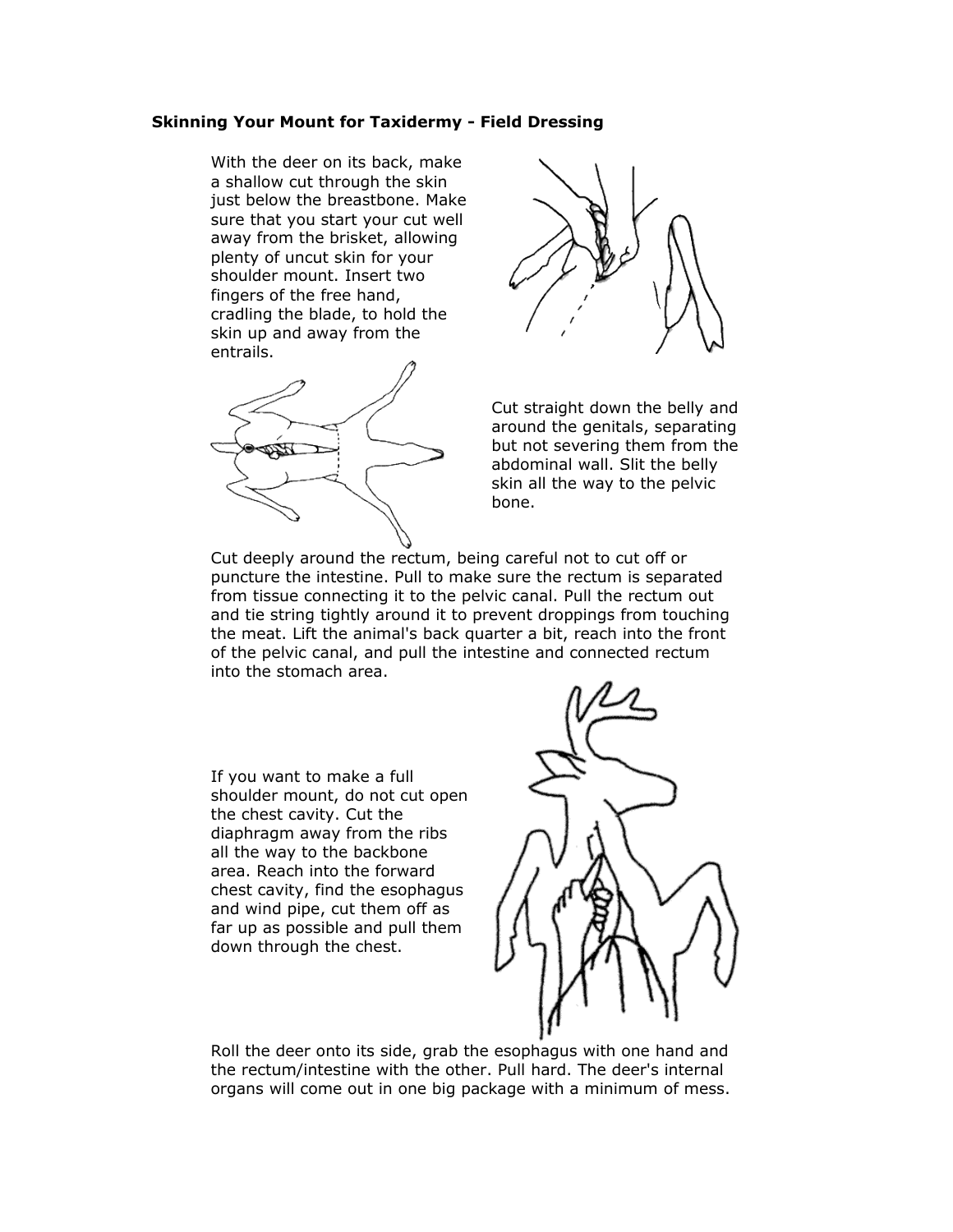Caping, the process of skinning out a trophy animal for taxidermy, is best left to the taxidermist. Their experience skinning, especially the delicate nose, mouth, eyes, and ears is invaluable toward producing a quality mount. Damage to a hide is costly to repair. Some types of damage simply cannot be "fixed" by the taxidermist.

Many trophies are ruined in the first few hours after death. As soon as the animal dies, bacteria begins to attack the carcass. Warm, humid weather accelerates bacteria growth. In remote areas, or areas not near your taxidermist, a competent person may be required to cape out the hide in order to preserve it.

Every taxidermist has a preferred method of caping (or skinning) a hide. Contact your taxidermist prior to your hunt in order to get instructions on their caping requirements. However, the following techniques are generally acceptable.

### **Caping (Skinning) for a Shoulder Mount**

With a sharp knife, slit the hide circling the body behind the shoulder at approximately the midway point of the rib cage behind the front legs. Slit the skin around the legs just above the knees. An additional slit will be needed from the back of the leg and joining the body cut behind the legs.



Peel the skin forward up to the ears and jaw exposing the head/neck junction. Cut into the neck approximately three inches down from this junction. Circle the neck, cutting down to the spinal column. After this cut is complete, grasp the antler bases, and twist the head off the neck. This should allow the hide to be rolled up and put in a freezer until transported to the taxidermist.

These cuts should allow ample hide for the taxidermist to work with in mounting. Remember, the taxidermist can cut off excess hide, but he can't add what he doesn't have.

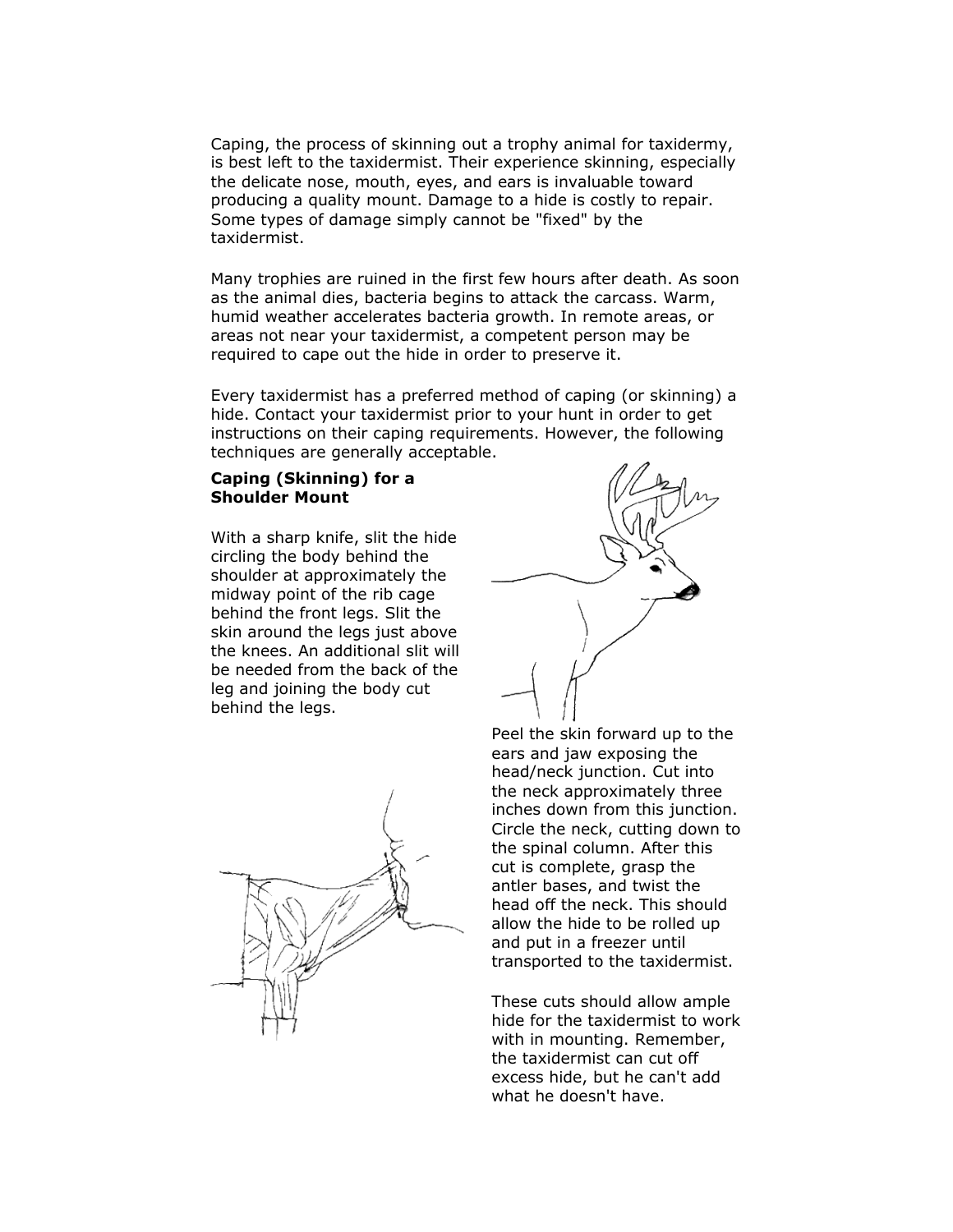## *Note:*

When skinning a trophy to be mounted, don't cut into the brisket (chest) or neck area.

If blood gets on the hide to be mounted, wash it off with snow or water as soon as possible.

Avoid dragging the deer out of the woods with a rope. Place it on a sled, a rickshaw, or a four-wheeler. The rope, rocks, or a broken branch from a deadfall can easily damage the fur or puncture the hide. If you do need to drag it our with a rope, attach the rope to the base of the antlers and drag your trophy carefully.

## *Skinning Life-Size Big Game*

There are two major methods of skinning for a large life-size mount such as deer, elk, or bear for taxidermy. These methods are the flat incision and the dorsal method.

# *Skinning Using The Flat Incision*

The flat incision is used for rug mounts and for a variety of poses. Make these slits (cutting the feet free from the carcass) and pull the skin off the carcass. The head is detached as with the shoulder mount.



**Note:**

If you can't take your hide immediately to a taxidermist, freeze it to your taxidermist's specifications.

# *Skinning Using The Dorsal Method*

The dorsal method of skinning involves a long slit down the back (from the tail base up into the neck). The carcass is skinned as it is pulled through this incision. The feet / hooves and the head are cut from the carcass as with a shoulder mount explained later. Only use this method with approval and detailed instructions from your taxidermist. Use this method only when the skin can be frozen quickly after skinning.

### *Small Mammals*

Animals, coyote sized or smaller, should not be skinned unless by a professional. Don't gut the animal. Small mammals, especially carnivores, will spoil quickly because of their thin hide and bacteria. If you can't take the small game animal immediately to a taxidermist, as soon as the carcass cools completely, put it in a